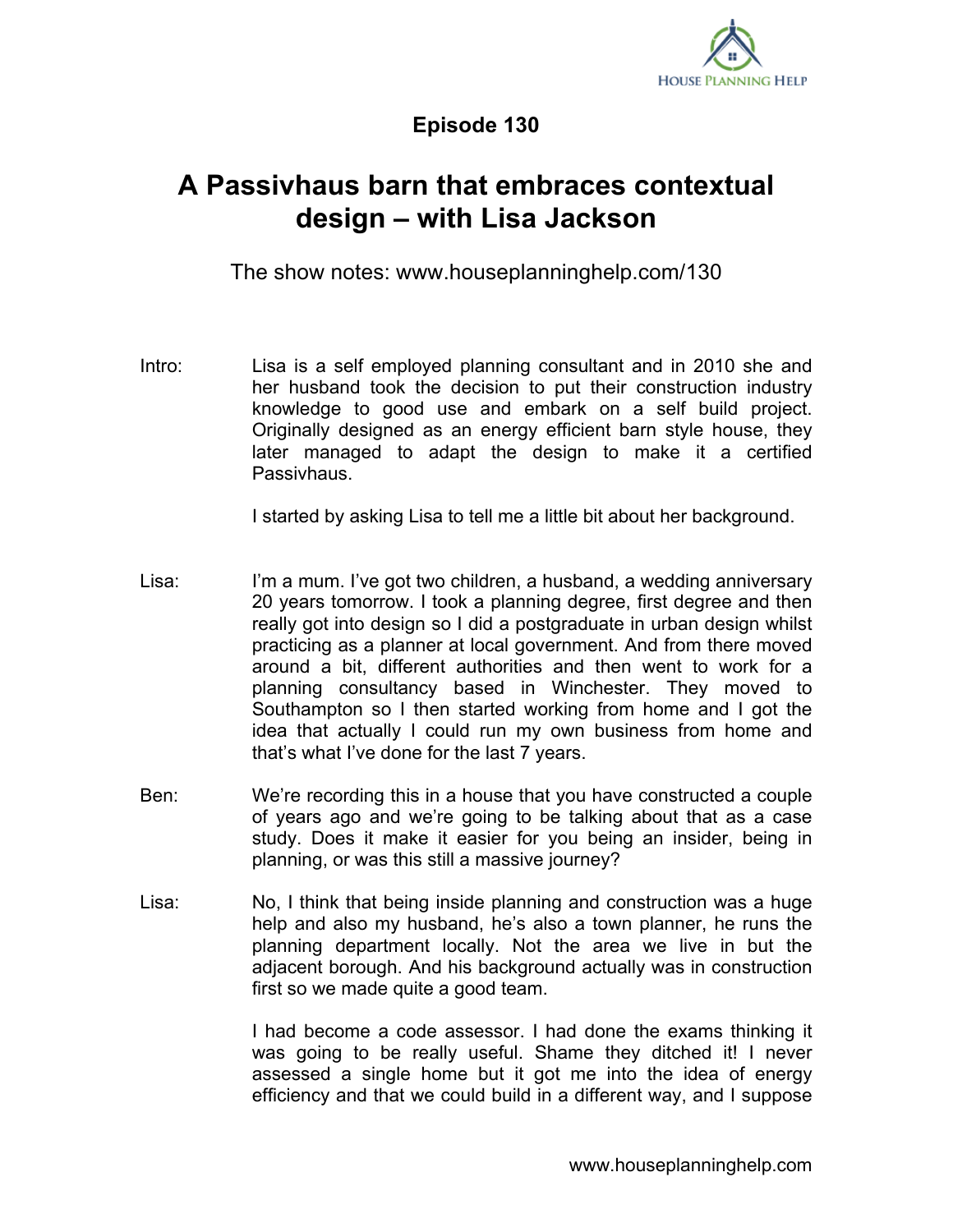

those skills were hugely helpful for me. I was the sustainability queen and my husband was the construction king!

- Ben: Let's talk about the plot first of all, because this was an interesting one.
- Lisa: Yeah. We owned half the plot and actually we had no intention of building a house. We bought the house next door which was our third doer-upper of our marriage and our second house in this village, this area. We knew we could do something with the house.

We'd heard and we'd seen that planners had refused various attempts to enlarge it, but it was a tiny two-bed cob cottage, car crashed into a 1970s extension.

And we just knew we could do something with it and so we designed two schemes – a traditional brick and flint type extension that was refused planning permission which we won on appeal, and a much more contemporary revamp of the 1970s with no idea of sustainability or anything.

But when we sort of then costed it we went, we can't afford this. So we were living with a house that was a disaster. The worst house in the village on a really good plot, and thought well we've got to make some money.

And we saw the opportunity with the plot the house we now sit in, and we were going to do a deal with a neighbour who owned the land. And so we approached him and he said yes I've always wanted to build a house in the village. And in fact he'd built an illegal house on the land behind us now, which he was made to demolish. He thought he could just do it without any consents and get away with it.

And so he then sort of pondered on it and came back and he said well actually I'm a bit old, he was 80 at this stage, and said I think it's too late in my life to build it, but if you want to do it I'll sell you half the plot. So we had half the plot, we had the access point and the other chap had the frontage and so we did a 50/50 deal.

We drew up an option ourselves based on if we could get planning permission. Our solicitor sort of was horrified when we came to actually do the transaction he said I cannot believe that you used this as an option, but we did.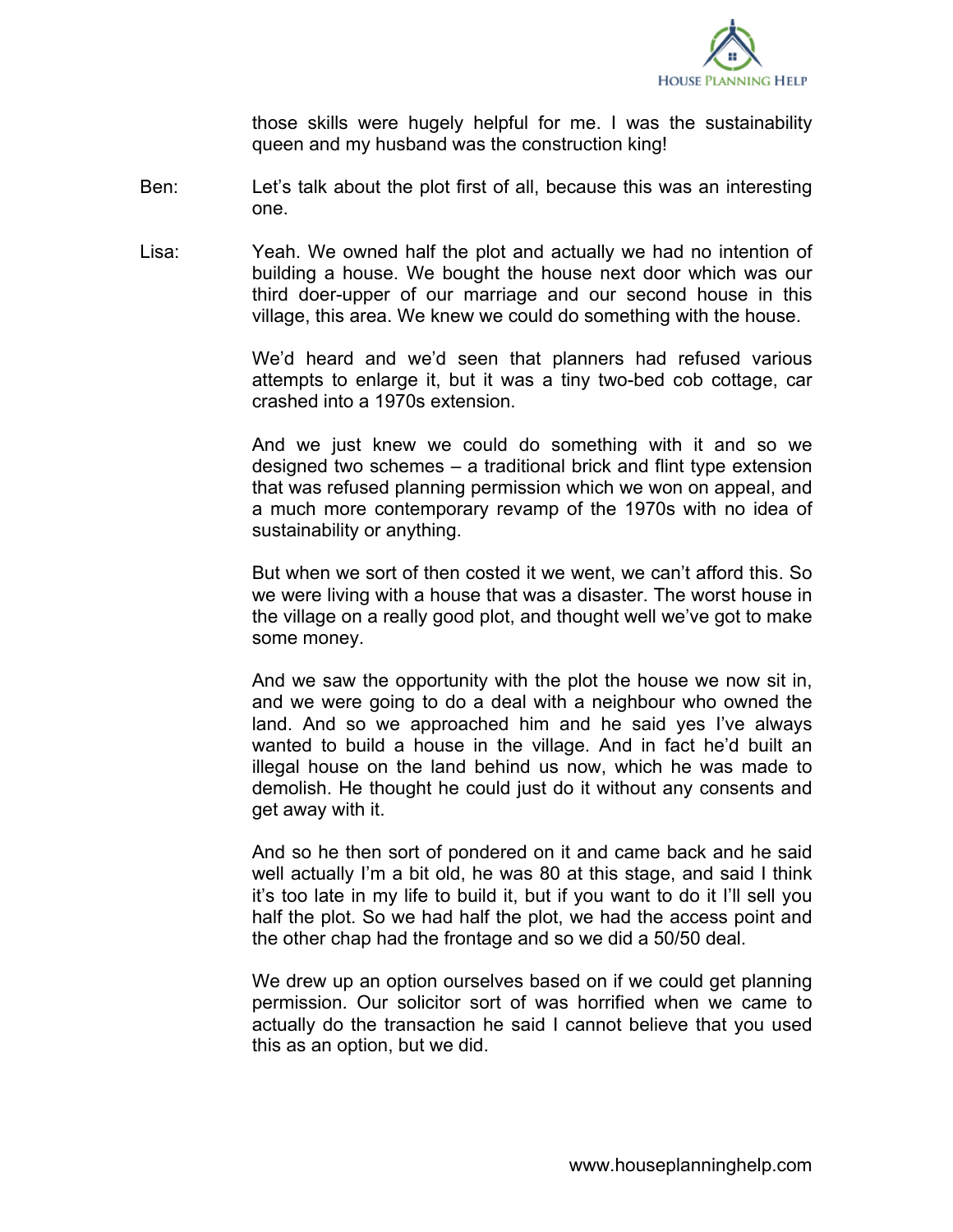

- Ben: Slow down a bit here because I don't fully understand this. I get options a little bit but the first thing that I would think about if I did this in my area, the person would want a ridiculous amount of money for it. How did you deal with that first?
- Lisa: Yeah, well we knew that. We knew it had to be properly valued so we paid for a valuation through an RICS red book valuation, so that was based on how much the end property would be worth and how much the planning permission would generate and the cost to build. And so they came up with comparables with what the plot was worth and then they decided that because we had the access and the other chap had the frontage it was a 50/50 split.
- Ben: So you were totally fair in other words? Right, got it.
- Lisa: Absolutely. And our approach was we were never going to do a deal with this chap if we didn't approach it as a proper business consideration. Okay we had all the inside knowledge but we wanted to be fair. And that was important. He was canny, he was old but he was canny and wise. And he was a businessman himself and would take professional advice, so that's why we were careful in our approach to be completely professional in our dealings.
- Ben: Let's see if I understand the option part of this. So what you were saying is you were trying to go through planning before you'd put any money into this at all, having arranged this deal?
- Lisa: Yeah. Well you can make a planning application on any piece of land whether you own it or not. You don't even have to have an option on it and this is something that people do not realise. You just have to serve notice.

So we knew that we were quite, in a legal sense, we were fine to make a planning application. But actually if we'd made the application and the consent had been granted suddenly we could have been faced with a difficulty in him not wanting to do a deal. So we said right, okay, we can do all the planning. That's our thing. We will make the planning application at our risk if you will enter into a formal arrangement, which was just an exchange of letters between us, that should planning permission be granted, the owner gave us an option to purchase the land required to make the site work.

- Ben: And that's all legally binding, so job done? Oh no, it's not.
- Lisa: Well, our solicitor said well actually it wasn't really legally binding but it gave us enough comfort to go ahead and the small risk of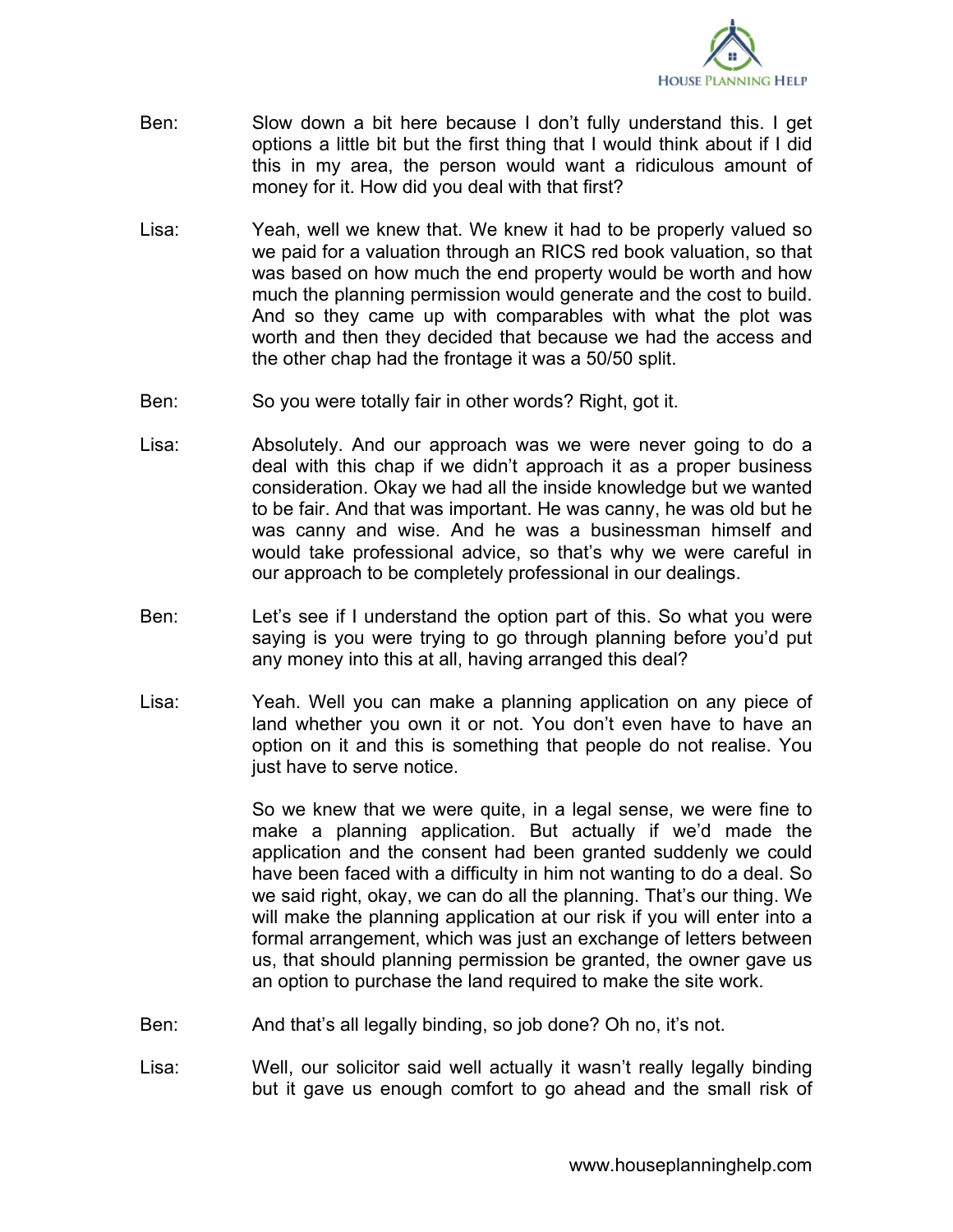

making the planning application which was not a lot because we did it ourselves, we drew our own plans, we filled in our own forms, we did all the survey work and everything ourselves so therefore the costs to us were low. I understand obviously if you were having to go and buy that professionally that would be a huge cost and you'd probably want your option slightly better.

- Ben: What would have been the worst case scenario?
- Lisa: The worst case scenario would have been perhaps had we managed to get planning consent and he'd said no. We'd have been really stuck.
- Ben: But no one else could build there could they?
- Lisa: No, exactly and I think the huge advantage was we had the only access to the site which put us in a pretty much a ransom situation. So you could have said really we perhaps would have been able to ransom him, but it wasn't his land.
- Ben: It worked out far better than that didn't it?
- Lisa: It did. Indeed. I don't think we were scared that we would not get planning. That was relatively easy. But again if that had been refused we would have appealed.
- Ben: What did you put in planning for?
- Lisa: We applied for a house that looked like a barn conversion because we're sat on a site that had a single storey shed. It would be generous to call it a barn, a shed. So agricultural in style and we applied…

And it's an infill plot, so between a thatched cottage, not listed, and a small one and a half storey bungalow. So we had to get something that was relatively low key and what we would describe as contextual in terms of design. And we got consent for a four bedroomed house.

- Ben: Yet this was not the end was it?
- Lisa: No, not at all. Because having got consent for a four bedroomed house and being able to proceed we knew we had to sell our own existing house in order to build the build, our house that we had now decided we wanted to build.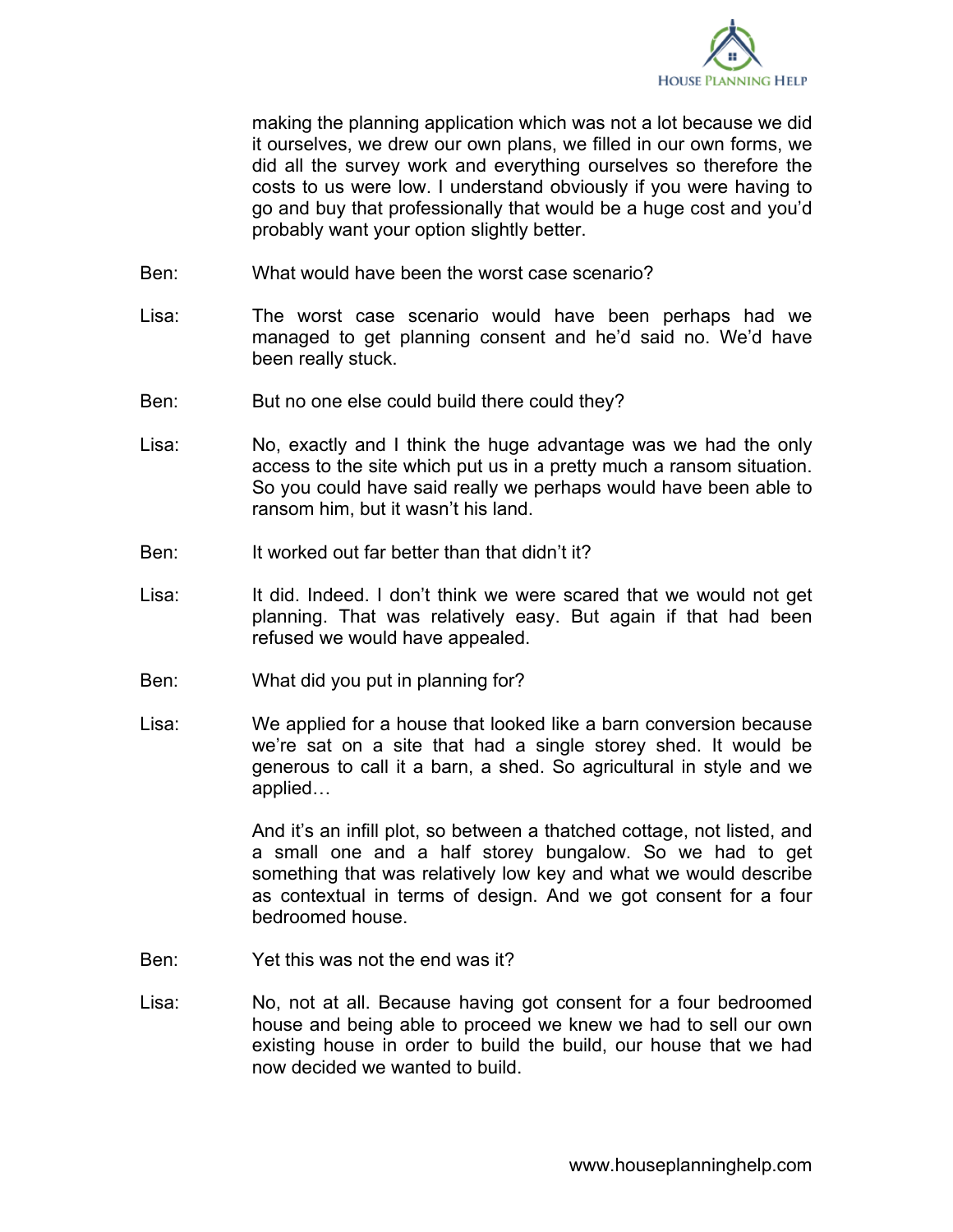

And during that period we experienced the really cold winter of 2010 with all the snow. And I was sat at home in the cob cottage freezing, spending money on oil like it was going out of fashion, thinking there has to be a better way.

And so at that point I started investigating Passivhaus and I picked up the Green Building Store's DVD on the Denby Dale Passivhaus, the masonry construction. It was probably that that we started with, is that actually well we could build this house. We could build as a Passivhaus.

And I think at that point, having not sold the house and the market dropped, we went to Ecobuild, just to see what was out there. Could we find products, could we find solutions that worked. And so we went and looked at whole house solutions and I did quite a lot of research before I went looking at the Scandi house, all those Scandinavian versions and kind of oh gosh, they're really expensive. And then found Touchwood Homes who, British firm, timber frame, and thought actually this is a better solution perhaps.

And at that point we thought okay, we could make this really efficient. Then we got into the idea of a Passivhaus from thinking about it and there was a good marriage between Touchwood and Passive. They'd done things that were very close to Passive at that point and so really at that point we said okay, let's investigate a Passivhaus.

And I was working with some energy consultants who very kindly looked at my plans and went actually, you don't need to change this very much and you could get to Passivhaus standard.

So simple things, we increased the height a little bit in order to get the insulation, which is obviously super thick on a Passivhaus, and we changed the fenestration because we had too much north glazing. We had to get a better balance of south glazing, but really we were quite close in design terms to the Passivhaus standard anyway, which really helped.

And so we then made a section 73 application which is an application to vary the plans so you're not looking really in principle, you're looking at changes. So a more straightforward consideration of a planning application. And they do issue a new consent, but effectively it's a more lightweight consideration of the issues, having got the house, the new dwelling agreed in principle.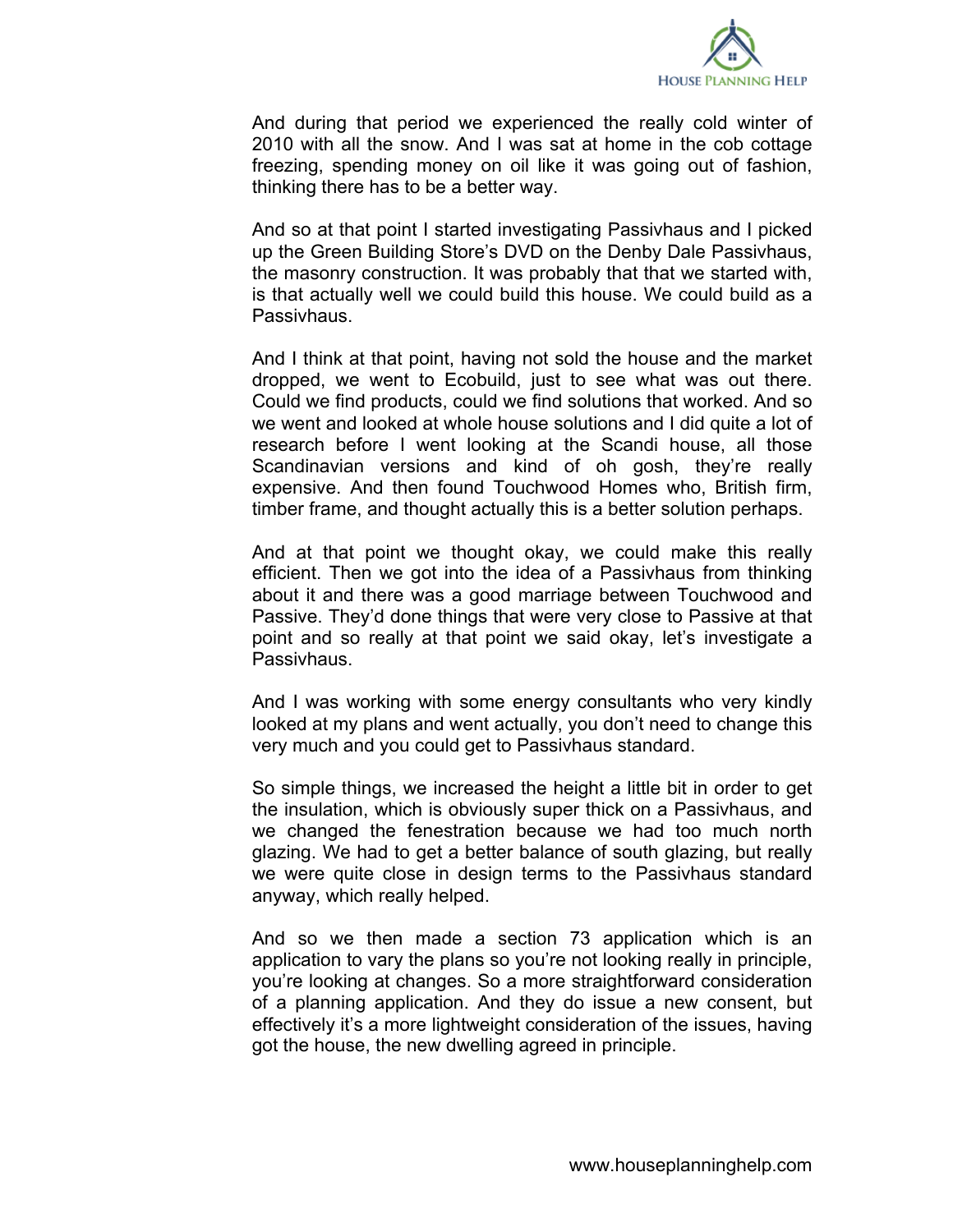

- Ben: Let's talk about that planning for a second. Is this very common or would you be worried about anything?
- Lisa: Developers use it a lot as a trick, but most people think that once they've got planning permission that's what they need to build. And the answer is no. Go back and revisit. If you need to revisit, so few people use it and actually it's a really powerful tool to go and, if you like, improve. Because in a design sense you don't stop when you get to the point where you've got planning permission. You're thinking, thinking, thinking. Can I make it better, what can I do? And you shouldn't really be hamstrung by a consent if you feel actually I really need to change it.

There are small things you can do called non-material amendments which the councils are allowed to consider, but an awful lot of the bigger changes that you'd want to make would need an additional planning consent.

It's the time delay more than anything that I think people are scared of, and they seem to think they're going to lose their consent. Well they won't, because the consent they have already is established.

- Ben: Sometimes when you're looking for properties as well on websites and it does feel a bit weird that you're going to buy a house that's already been designed for this land, so I don't know whether you have anything to say on that?
- Lisa: Well this is the thing, I mean if someone has in principle got a dwelling, a consent for a dwelling, there is nothing to stop someone revisiting that. And you may not want to live with someone else's, and probably don't want to live with someone else's design. So people really shouldn't be sort of pigeon holed into thinking well I've got to implement that. That's what's got planning permission.

There's every opportunity, if it stays within the sort of constraints and doesn't do any harm. Because planning's in the public interest. It's to protect the harm of the adjacent dwellings or the area, the character of an area. It's not there to say you have particular interiors or even some of the external features could change.

- Ben: When you submitted the plans, were you in any way taking into account knowing this area and this region and what they like? Does that make sense?
- Lisa: Yeah, absolutely. And it's really key. I mean my philosophy to clients is don't make a planning application for what you want, you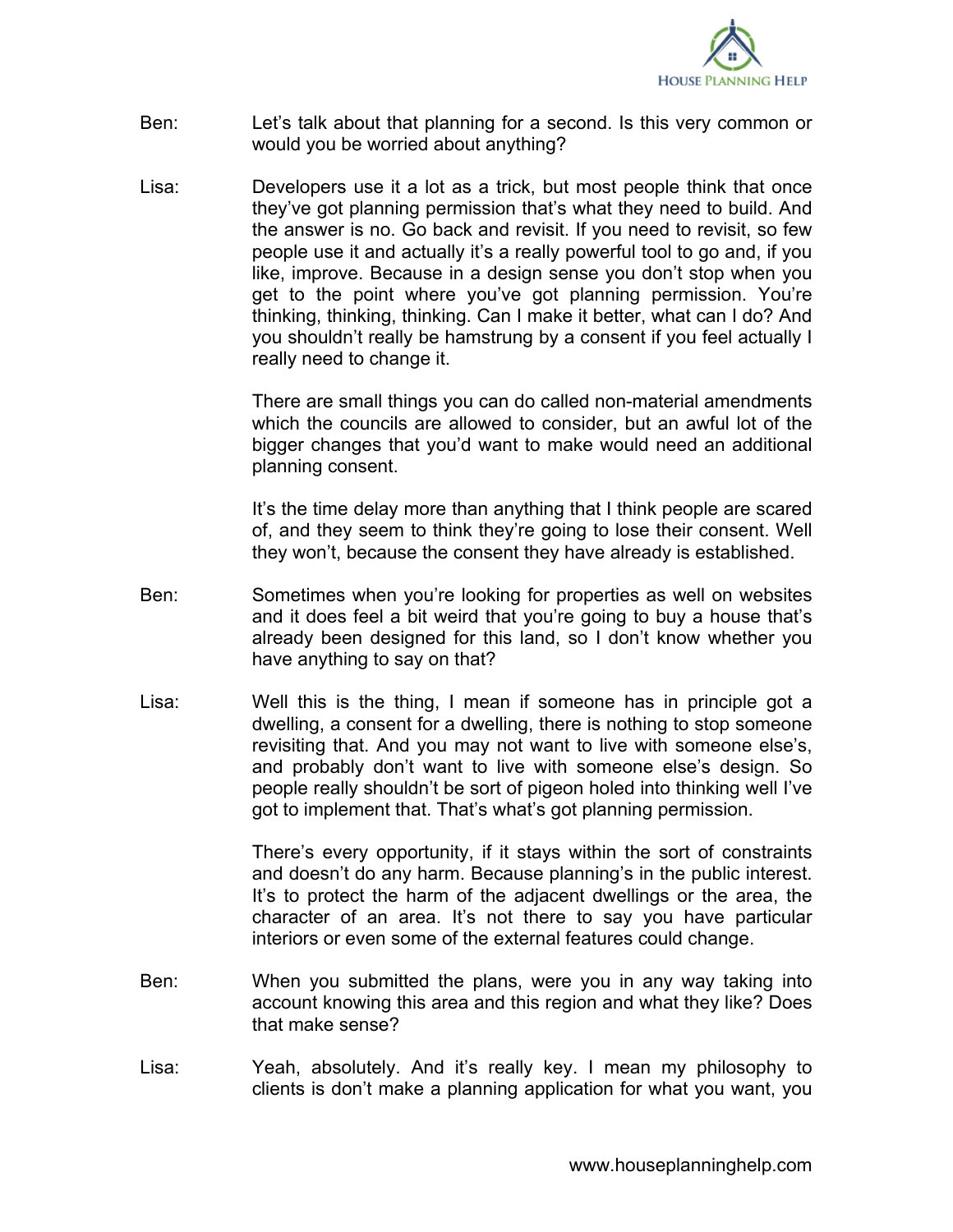

have to make a planning application for what you'll get consent for. Make it policy compliant, look at all the guidance and there's a lot of guidance in conservation area appraisals and village design statements and character studies. You need to hit those targets. If they outlaw particular styles you have to pay regard to that. And so if you want an easy route through planning, look at what's got consent locally, what works, and look at guidance. And for us it was easy.

And things like scale are the key things. Scale and contextual design, so we used a tile that was local in the villages. We looked at the height very carefully and drew street sections to show that it wasn't dominant on either of the dwellings either side. It's not just thinking about your house and what you want to achieve, it's thinking about how it fits in its context and so often architects and I daresay self builders, lose that. And you'll end up wanting desperately to build the house that you want, and not paying any regard to its context. And that more often than not is the reason it fails.

- Ben: Before I hit record on this interview you gave me an interesting tip. I don't know whether I'm stealing your secrets here about submitting some drawings that have been done with pencil.
- Lisa: It's about approach isn't it. I was a planning officer and when I used to get a new file I was really excited and you'd open the plans and your heart would sink so often. Things were badly drawn, bad CAD and it just, you know. Where was the love, where was the feel of it. I personally love hand drawn designs. I know it's old fashioned but actually it gives a nice feel for it.

And I do think that when you present your drawings think really carefully about how they look. What will that planning officer think when they open the plans? Will they go, oh goodness. Because so often CAD does not represent how the building will look. There's no light and shade, there's no feeling of the materials etc. So presentation to my mind is everything and winning over the hearts and mind of that planning officer, because that's what you've got to do and they've got to love it like you do.

Ben: Coming back to the house, and you made it sound almost very easy to convert your original barn style idea into a Passivhaus. Was there much more to it than that or was it just a case of upping the insulation, making sure of good airtightness, blinds, windows you've talked about.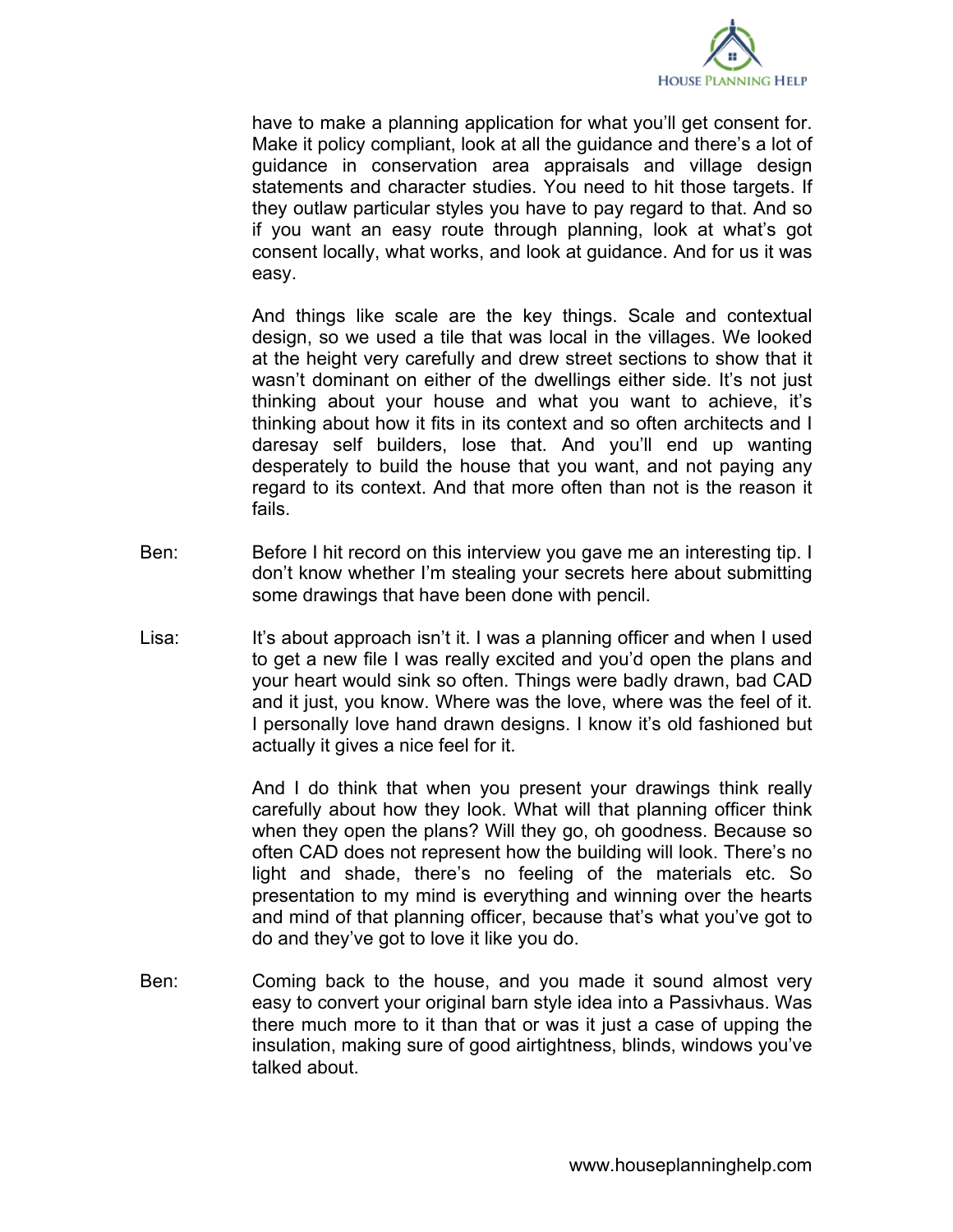

Lisa: Yeah, well we had to do all of that but we also did the science and we have the PHPP verification because I decided from a business point of view that it was important that we got certified. And it's a classic thing I say to people. They go why do you bother, it costs more money. And I said well, couple of things, it's a business model. I wanted to show other clients and I have persuaded clients that they should go for certification.

> Secondly, you try and sell a house without radiators. How are you going to do it? You've got to think of re-sale and so if you have the paperwork, if you have the science, if you have that great big excel spreadsheet, you can demonstrate to people that actually yes it does work, it will work, and it does what it says on the tin.

> Clearly living here is a different thing. You can tell people what it's like but people want certification because they would be buying something really unconventional.

- Ben: The build itself, you said you had to sell or maybe that was just at that point in time, to be able to start this. Is that what happened, and if so where did you go?
- Lisa: Right, we decided to stay close to the site which I have to say top tip for any self builder be as close to the site as possible, and we rented a little cottage down the road. We did think about the mobile home on site for all of 5 minutes but I'm running my own business and I just went no, I can't do that. I really can't do that. And I take my hat off to those brave people who do live in a mobile home on site. We rented a house down the road on a short term and that worked out really well. Yes, because we did have to finance it through our, basically the equity we had in our old home. And towards the end with extra borrowing!
- Ben: Maybe we'll get to that in a moment. What's the construction type and was that a fairly easy process? You mentioned Touchwood.
- Lisa: We have a simple, light and tight as it's called, timber frame, precut off-site and insulated with Warmcel which is the recycled paper. A fantastic construction technique, very easy, very straightforward. Touchwood were good to work with and their marriage on the Passive front, so they introduced us to Dr Roderick Williams who was fabulous, who did our PHPP work. And yeah, they know what they're doing. They know about airtightness.

Slightly unusual in terms of the Passive world because it's externally airtight and externally wrapped. We have no problems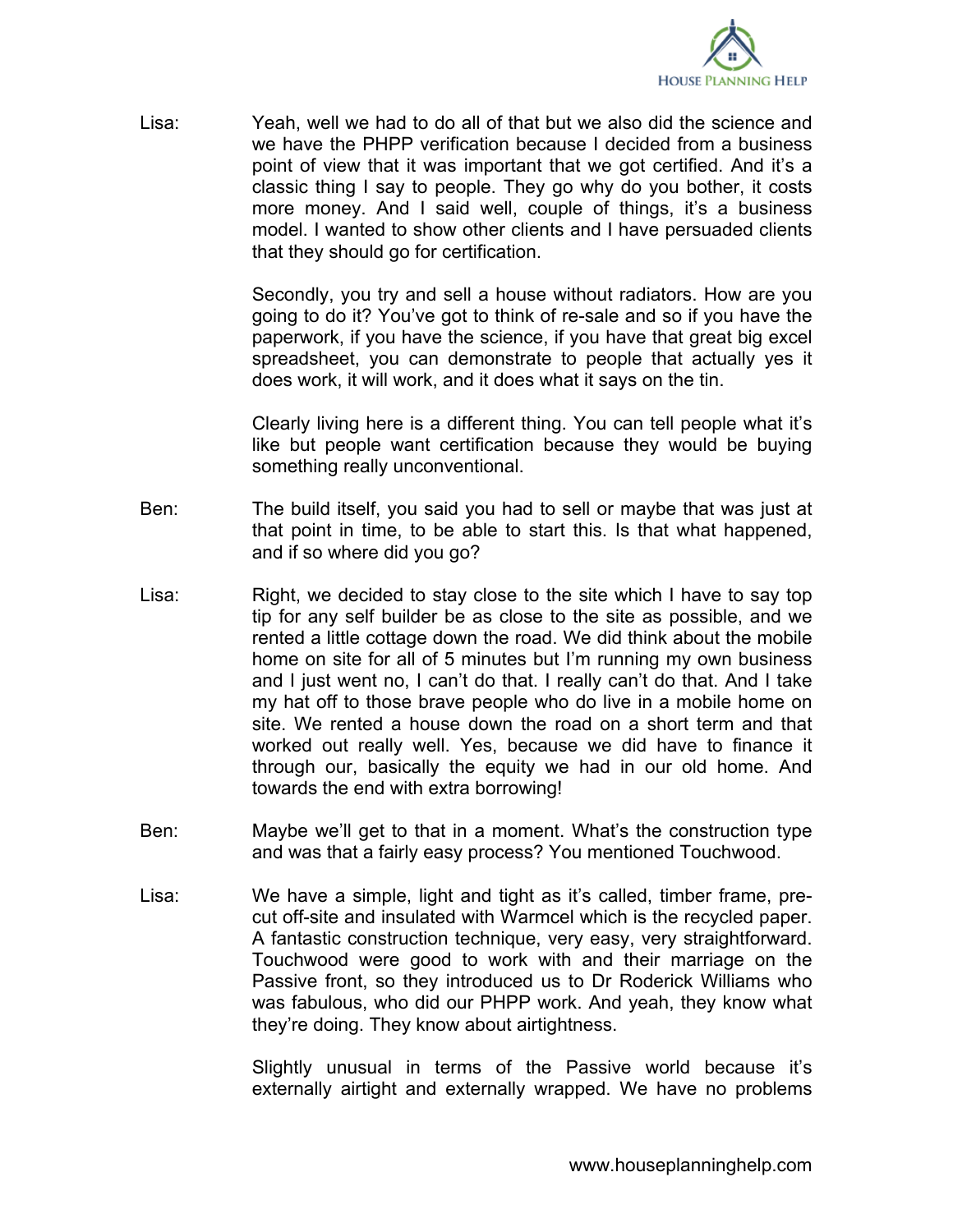

with that whatsoever. There are those in the industry who question that but it works and there's no doubt that it works.

- Ben: What about the construction process itself? Anything that you feel you should mention about that time?
- Lisa: It's hard work! And it's not for the faint hearted I think. There are a lot of competing things all the time with making decisions. And the thing that we found, we assembled our own local team of tradesmen and we were very lucky every single one was great. We knew them all from before because we'd done a lot of houses up and through recommendations. And so really good team.

But there are certain things that just simply fall between skills and you have to do that if there's no one else to do it. So we did find ourselves an awful lot of the time filling in the gaps that other trades don't do.

- Ben: What do you mean?
- Lisa: There were odd bits. Insulating around the windows for example was not something that was done by the Warmcel because it was a particular type of insulation, it had to be done differently. So we had to do that.
- Ben: It's made me think because we recently created a module in The Hub on sweat equity which is a tough line to tread, because I hope to do as little as possible because I'm a bit of a disaster when it comes to DIY, however there are pretty nice savings and obviously towards the end the budget was tight.
- Lisa: Yeah, absolutely. And the sweat equity, we did lots of that. My husband is particularly helpful and handy and fabulous at DIY and so he wasn't afraid of doing any of those tasks. And I mean even for example digging a trench to put a cable in because all of a sudden it was well it's coming on Monday and there isn't a digger on site. So he came out in the rain and did it himself.
- Ben: That's proper sweat equity!
- Lisa: Yeah yeah. Proper sort of sweat equity! Things like painting and decorating, we did some of it but frankly it was a huge task.
- Ben: And the equation is there that if you can be earning more money somewhere else where are you better placed.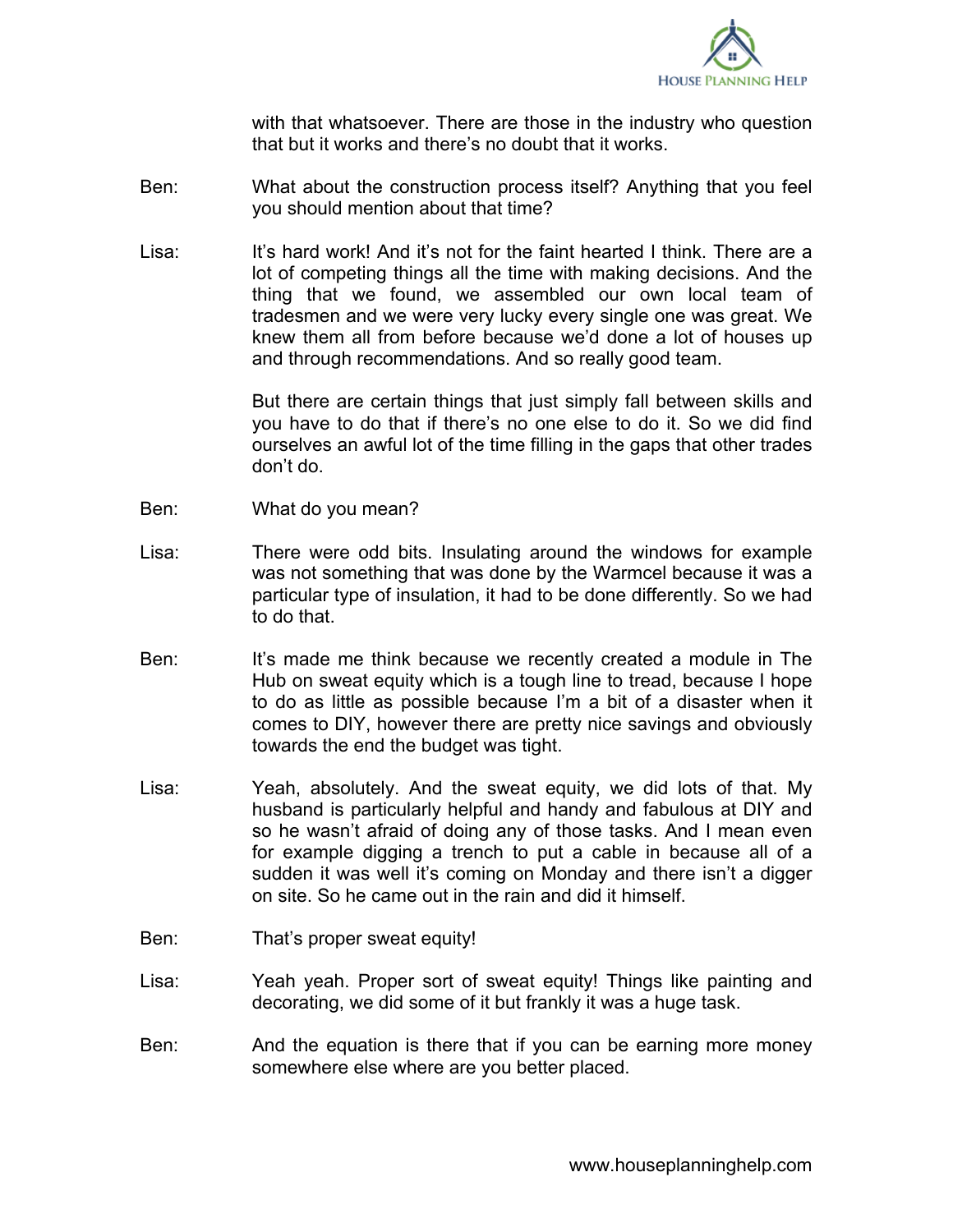

Lisa: We had a bit of an odd one, because my husband right during the construction got cancer and had an operation. And it sounds hideous but actually it's the best thing that ever happened. I mean that really does sound bad, but he was a lucky one. He caught it early, it was a kidney and they had to remove a kidney. He didn't have to have any radiotherapy or anything, but he had to spend quite a long time recovering, and so he took on project management which was brilliant because I was trying to run the business and earn money and actually the amount of time you need on project management is much more than we'd anticipated.

> So his recovery, which I think helped him recover, and helped me just keep going, was to come on site and sort of sit quietly and direct things in his recovery phase which worked really well! And bizarre, and bonkers, and not the thing you want to happen during a build, but actually it was probably one of those fortuitous things that he had additional time.

Ben: Well you hear of all sorts of things don't you, the family arriving as you start to self build, it's one thing or another! And at least you got out through the other side.

> You also mentioned money a while back. Could you see this coming and how easy was it to get more money when you got to that stage?

Lisa: No, it wasn't that easy. I don't know if you remember, the fiscal cliff that the Americans had? It was that winter that we were building, 2011 I think it must have been, and we had our own fiscal cliff because we kind of looked at what was left in the bank and the advances of the mortgage and looked at what still needed to be done and who was on site and there was a huge gap. There was a gap of £60,000.

> We borrowed some of it from mum-in-law, sadly she's now died. But that helped. That was one thing. And then we managed to extend the mortgage, but trying to extend a mortgage on a self build, the ridiculous thing, the Halifax man came out and when he initially came out he said okay, what sort of glazing are you having? Double or single? I went triple. He said oh well I'll tick both boxes then.

> Honestly, they just haven't got a clue about what self build is, how it works as a product, how money's advanced, how you need the money, the stages. It's a nightmare. We were lucky because there was a lot of equity just in the plot itself. And so it was never that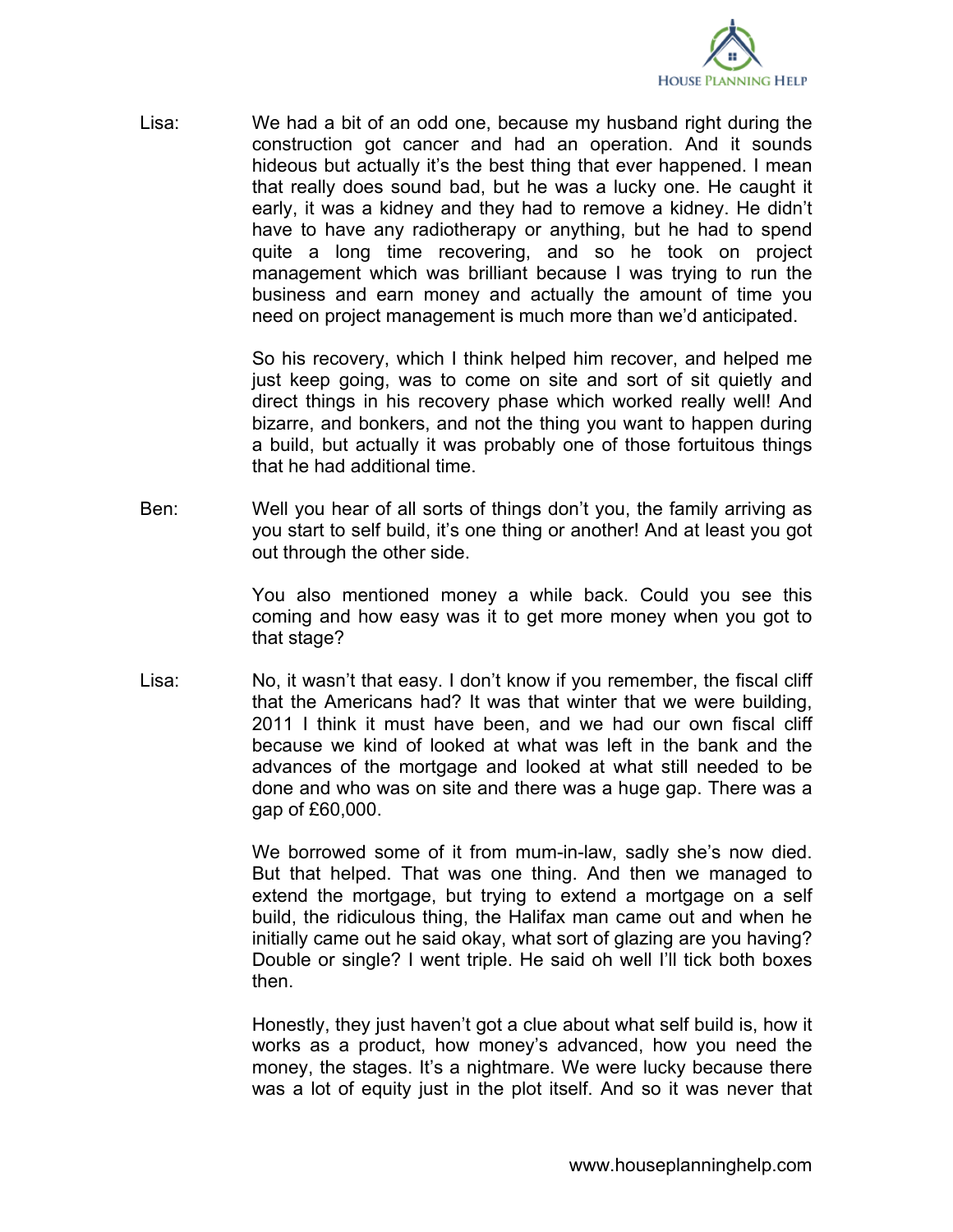

tricky, but it's just that moment of I need the money now, I haven't got it, I've got to apply, I've got to go through the mortgage broker. We had a fantastic mortgage broker and he was a huge help. So it's that kind of thing that makes a difference.

- Ben: How long have you been in the house now?
- Lisa: We've been in three years.
- Ben: And what's it been like?
- Lisa: Fantastic. Absolutely fantastic. I mean when we moved in, because we were short it was still a building site. And I have said to everybody this is a building site that slowly is becoming a home and it takes time. And a home isn't just about a building, it's about memories, it's about events, it's about experiences. And so we've begun to have the birthday parties and the Christmases and all those things that make it a home. And it's the memories that the children will build up of it as a home. We still haven't got the curtains in the front room because frankly they were not a priority! And slowly, slowly, you add to it to make it homely.

The building site bit went when we attacked the garden two years ago and did a major scheme of landscaping. And making the garden for me also makes it more of a home.

Ben: Yeah, I've seen a few houses that have come short towards the end and it is unfortunate that it's the landscaping that suffers. And I think you're right.

> Would you have any advice for someone coming fresh in wanting to build their own energy efficient home?

Lisa: Take good professional advice. If you're struggling with the planning system, which you often will, find a good local consultant and the Royal Town Planning Institute have a good list of local consultants. Don't necessarily go for the big firms. Small one man bands, which there are a lot of, like me who can advise. Look at who's managed to get planning permissions in your area. It's not difficult to do, just go on the planning portal and look at the agents. That's one thing I'd say.

> The other things, we should have had a lighting designer because we slightly over-specified on lighting! And that's one of those luxuries that with hindsight I would love to have had.